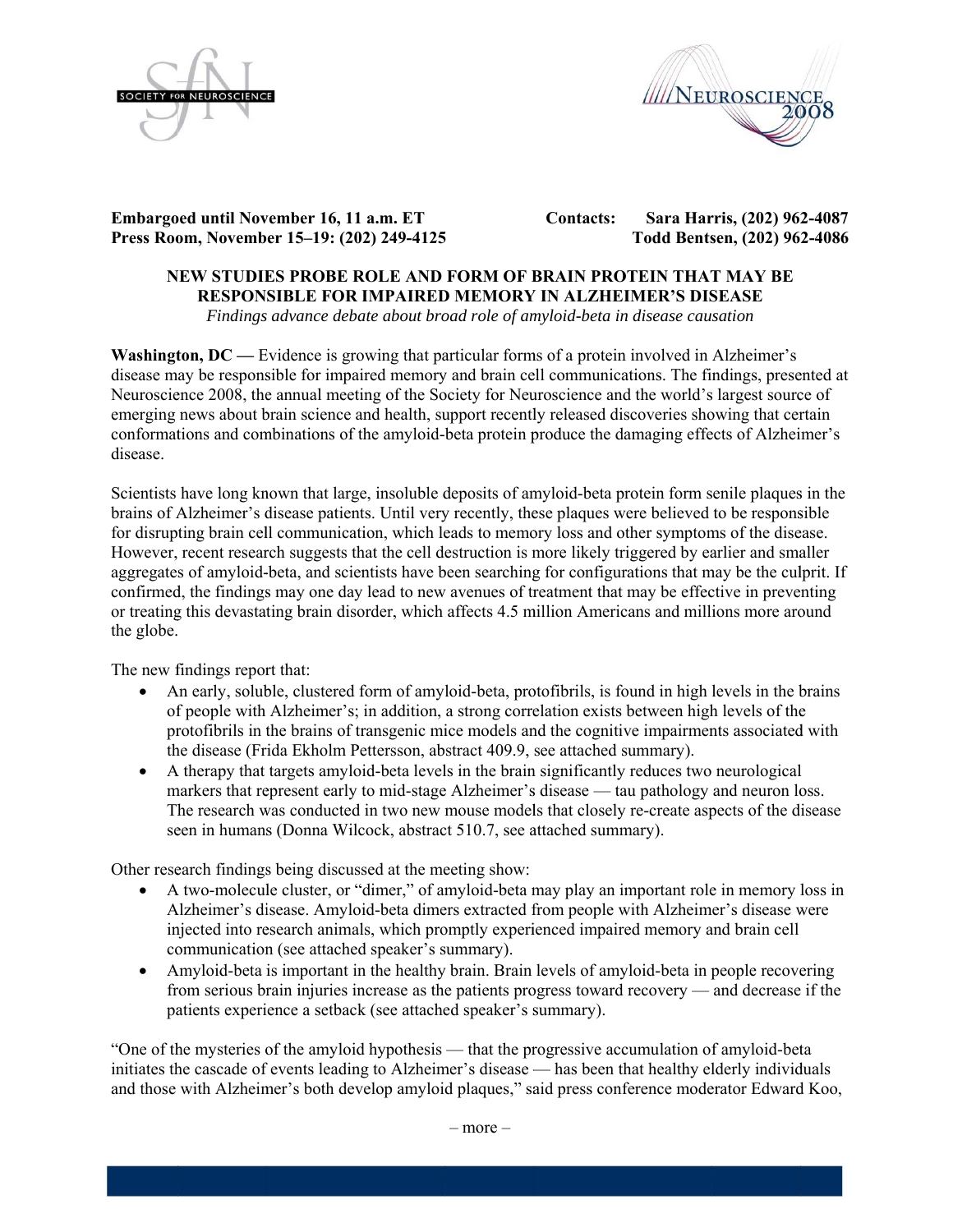PhD, professor in the department of neurosciences at the University of California, San Diego, School of Medicine. "These studies reflect and advance the hunt for what forms of amyloid-beta protein are actually toxic to brain cells and important for the disease's progression, and highlight the crucial role of research in creating significant progress on a host of neurological diseases and disorders."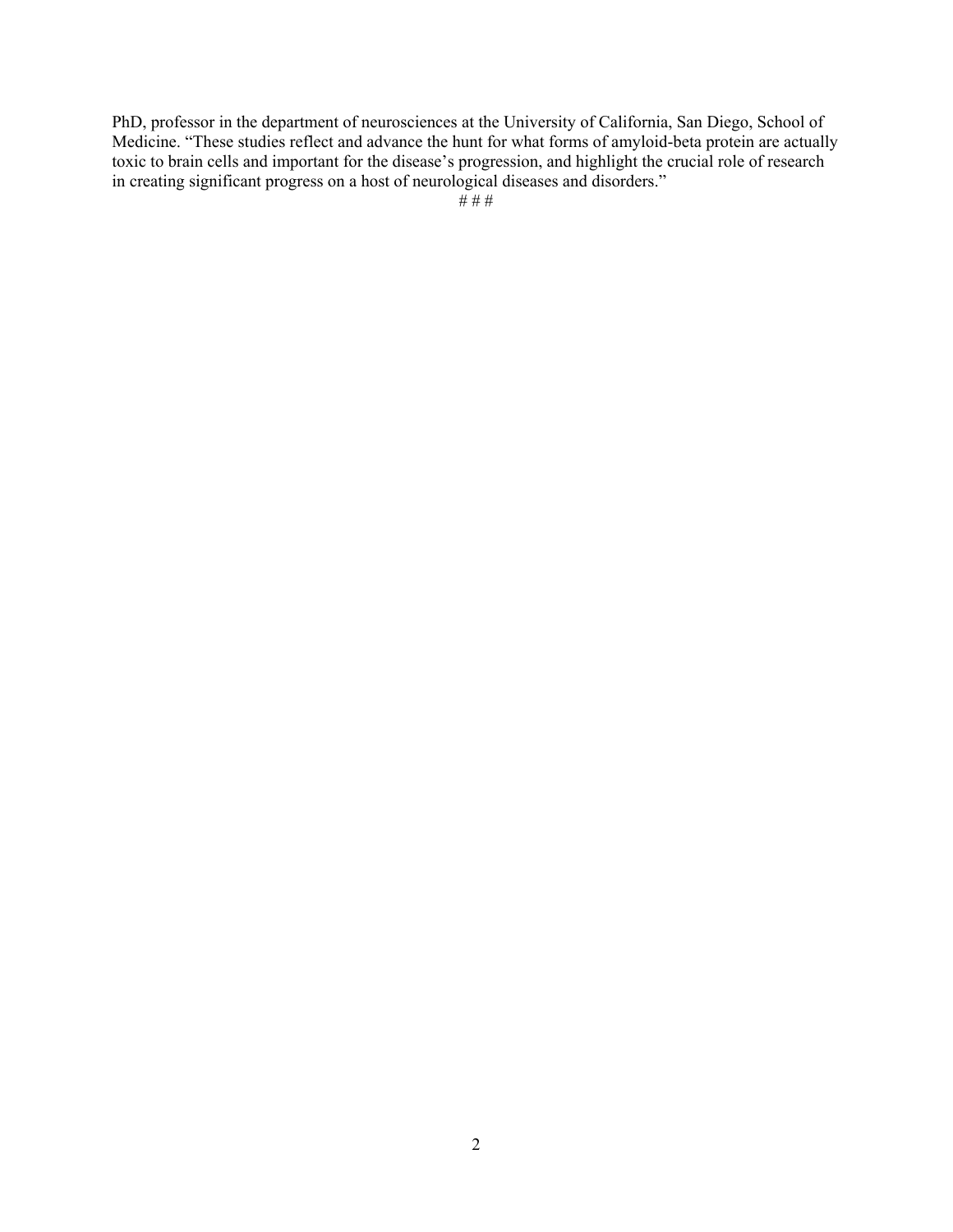#### **Abstract 409.9 Summary**

#### **Lead author: Frida Ekholm Pettersson, PhD (46) 18-471-48-02 Uppsala University [frida.ekholm.pettersson@pubcare.uu.se](mailto:frida.ekholm.pettersson@pubcare.uu.se) Uppsala, Sweden**

**Soluble Protein Clusters of Amyloid-Beta Found Only in Brains of Alzheimer's Disease Patients**  *Amount of these protein clusters correlates with cognitive impairment in animal studies* 

A new study has found that the brains of people with Alzheimer's disease have high levels of amyloidbeta protofibrils, a soluble, clustered form of the amyloid-beta protein, which plays such a crucial role in the development of the disease. Researchers also found a strong correlation between the presence of high levels of protofibrils in the brains of transgenic mice models of Alzheimer's disease and the cognitive impairments associated with the disease. The study was released at Neuroscience 2008, the annual meeting of the Society for Neuroscience and the world's largest source of emerging news about brain science and health.

These findings suggest new possibilities for treating Alzheimer's disease: drugs that could counteract either the formation or the toxicity of the protofibrils.

Scientists have long known that large, insoluble plaques of amyloid-beta form in the brains of people with Alzheimer's disease. Until very recently, these plaques were believed responsible for the brain cell destruction that leads to memory loss and other symptoms of the disease. Today, however, scientists believe that the cell destruction is more likely triggered by earlier and smaller aggregates of the amyloidbeta, such as the protofibrils.

In this new study, Frida Ekholm Pettersson, PhD, of Uppsala University in Sweden and her colleagues compared amyloid-beta protofibril levels of patients who had died with Alzheimer's disease to those of patients who had been diagnosed with another neurodegenerative disorder known as frontotemporal dementia. Also measured were the protofibril levels of people never diagnosed with dementia. "The amyloid-beta protofibrils could only be detected in the Alzheimer brains," said Pettersson, "which suggests that this particular form of amyloid-beta may be a highly sensitive and specific marker for the disease."

For one component of the study, the researchers developed a mouse model with high brain levels of amyloid-beta protofibrils and then tested the animals' cognitive skills. The mice exhibited cognitive impairments before plaques could be detected in their brains. Furthermore, when comparing the animals' protofibril levels and test results, the researchers found an apparent correlation between high levels of protofibrils and impaired test performance.

"This suggests that amyloid-beta protofibrils impair the ability to store new information, a symptom typically seen in Alzheimer's disease patients early on in the disease," said Pettersson.

The research was supported by the Swedish Research Council, Swedish Brain Foundation, Swedish Alzheimer Foundation, Bertil Hållsten Foundation, Uppsala University Hospital, and the Uppsala Berzelii Technology Center for Neurodiagnostics.

Scientific Presentation: Monday, November 17, 3–3:15 p.m., Washington Convention Center, Room 150B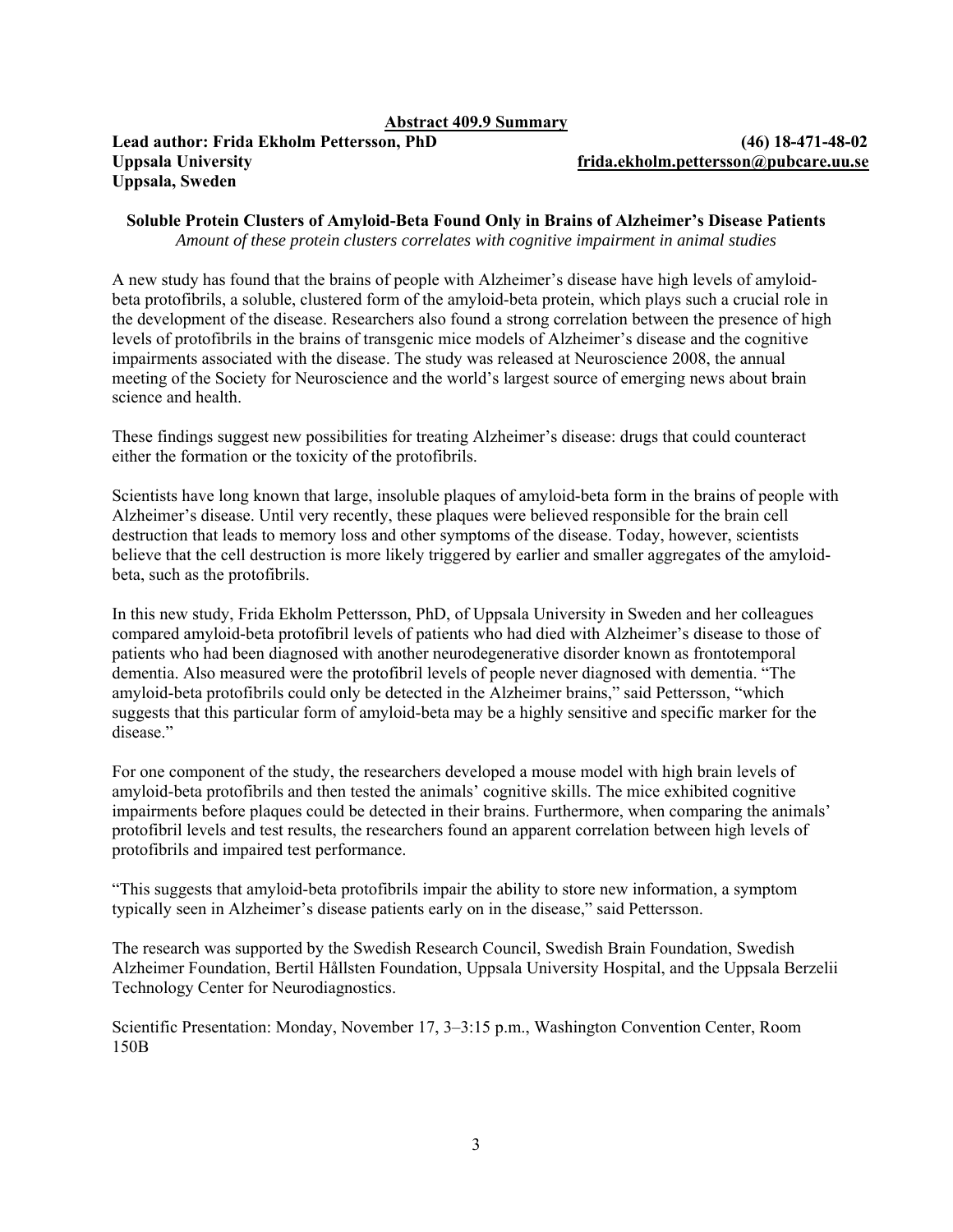409.9, Amyloid-beta protofibrils are present in Alzheimer disease brain and linked to early cognitive impairment in APP transgenic mice F. EKHOLM PETTERSSON, A. LORD, H. ENGLUND, D. SEHLIN, R. BRUNDIN, F. CLAUSEN, L. HILLERED, M. N. GORDON, D. MORGAN, L. N. G. NILSSON, \*L. LANNFELT; Publ. Health/Geriatrics, Neurosci., Uppsala Univ., Uppsala, Sweden; Mol. Pharmacol. and Physiol., Univ. of South Florida, Tampa, FL

TECHNICAL ABSTRACT: Senile plaque burden does not correlate well with cognitive functions in Alzheimer's disease (AD). However, soluble forms of amyloid-beta (Abeta) are likely to be toxic for neurons. The Arctic mutation (Abeta E22G) provides clinical support for Abeta protofibrils, one among several oligomeric Abeta species described as a being pathogenic. The aim of this study was to establish the presence of Aβ protofibrils in human brain and to assess the role of Abeta protofibrils with respect to cognitive functions, by quantifying and relating Abeta protofibril levels to measures of spatial learning in tg-mice. We also investigated the association of Abeta protofibrils with other biochemical and histological measures. We recently developed an Abeta protofibril-specific sandwich ELISA (Englund et al. 2007) which allows measurement of protofibrils in biological tissues. Moreover, we have created an animal model (tg-ArcSwe) displaying high levels of Abeta protofibrils in the brain. In this study, levels of Abeta protofibrils in tg-ArcSwe, tg2576 and in APP+PS1 transgenic mouse models were compared to biochemical and histological measures of Abeta, such as Congo and Aβ burden. Tg-ArcSwe, tg2576 and APP+PS1 transgenic mouse brains displayed elevated levels of soluble Abeta protofibrils before amyloid plaque deposition and the Abeta protofibril levels modestly increased with age in all of these models, although much less than total Abeta. In young tg-ArcSwe mice there was an inverse correlation between protofibril levels - but not total Abeta - and performance in the Morris water maze. The cognitive deficits in the tg-ArcSwe model correlated better with Abeta protofibril levels than with total Abeta levels. Furthermore, we have recently measured Abeta protofibrils in TBS extracts from human brains. In AD cortex, levels of protofibrils were approximately at the same level as in transgenic mice, whereas in healthy control brains protofibrils were below level of detection (<1 pM). We conclude that early forms of soluble Aβ, in the absence of senile plaques, result in cognitive impairments in the tg-ArcSwe model. Our findings suggest that Aβ protofibrils are important bioactive Aβ species early in the pathogenesis and a promising drug target in AD.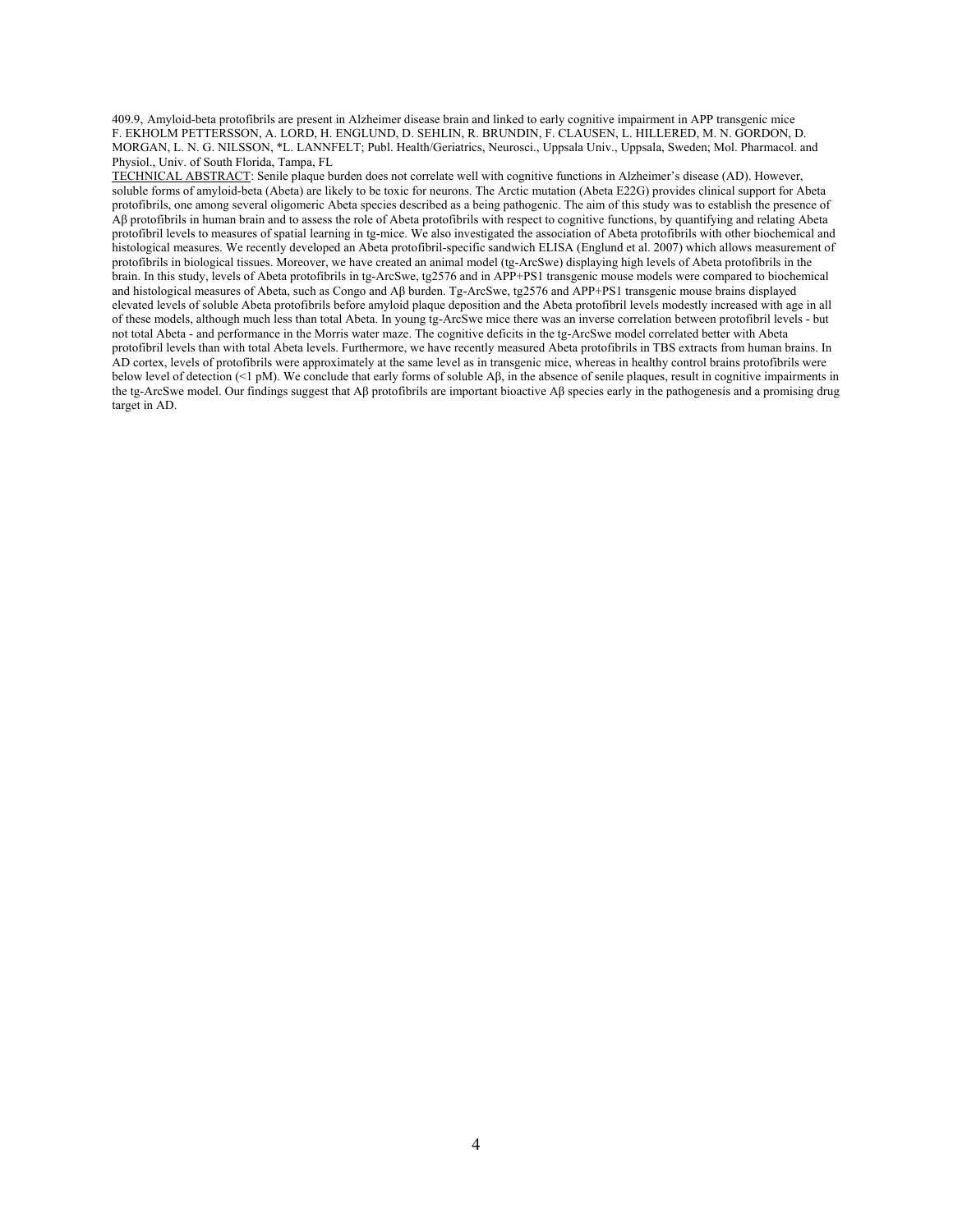#### **Abstract 510.7 Summary**

## **Lead author: Donna Wilcock, PhD (919) 668-3398 Duke University [donna.wilcock@duke.edu](mailto:donna.wilcock@duke.edu) Durham, N.C.**

### **Amyloid-Beta Therapy for Alzheimer's Disease Reverses Memory Deficits and Protects Brain Cells**  *Research in more accurate model of disease supports effectiveness of therapeutic approach*

A therapy that targets amyloid-beta protein levels in the brain can reverse memory deficits and prevent neuron loss in animals that accurately model Alzheimer's disease, according to new research. The study was released at Neuroscience 2008, the annual meeting of the Society for Neuroscience and the world's largest source of emerging news about brain science and health.

"These findings suggest that amyloid-beta is a viable therapeutic target for Alzheimer's disease," said Donna Wilcock, PhD, of Duke University.

The two mice models used in this study are the first to display all three diagnostic characteristics of Alzheimer's disease: amyloid plaques composed of the amyloid-beta protein, neurofibrillary tangles composed of tau proteins, and the loss of neurons. Past studies have shown that anti-amyloid-beta immunotherapy, which uses bloodborne antibodies against amyloid-beta, is effective in lowering levels of the protein fragment in the brains of mice. The effects of the immunotherapy on tau pathology and, most importantly, on neuron loss had not been tested, however.

For this study, Wilcock and her colleagues vaccinated both mouse strains with amyloid-beta antibodies when the animals were 12 months old. At that age, the mice exhibit a 30 percent loss of neurons and significant amounts of amyloid and tau pathology — neurological markers that represent early to midstage Alzheimer's disease.

As had been seen in other studies, the amyloid-beta levels in the vaccinated mice fell, and the animals' performance on a memory test significantly improved.

"Because our mice also display tau pathology and neuronal loss, we were able for the first time to show that the vaccination also significantly reduced tau pathology," said Wilcock. "Most important, the vaccination prevented further loss in neurons."

The vaccinated mice also developed significant numbers of microhemorrhages (small-scale bleeding in the brain), which have been a concern reported in other studies. "Further studies are needed to determine if earlier vaccination — before the onset of any pathology — will prevent the development of the disease without incurring the microhemorrhages," said Wilcock. "Timing of the vaccination will establish whether microhemorrhages are a result of amyloid removal or, more worryingly, of the amyloid-beta vaccination itself"

The research was supported by the Alzheimer's Association and the U.S. National Institute on Aging.

Scientific Presentation: Tuesday, November 18, 9:30–9:45 a.m., Washington Convention Center, Room 151B

<sup>510.7,</sup> Aß vaccination in the APPSw/NOS2-/- model of Alzheimer's disease lowers amyloid deposition and endogenous mouse tau hyperphosphorylation while reversing cognitive impairment

<sup>\*</sup>D. M. WILCOCK, M. P. VITEK, N. GHARKHOLONAREHE, C. A. COLTON; Div. of Neurol., Duke Univ., Durham, NC TECHNICAL ABSTRACT: Immunotherapy targeting Aß is a promising therapeutic approach to the treatment of Alzheimer's disease. The preclinical experiments in mice have been limited to models of amyloid deposition only or models with APP and tau mutations which all only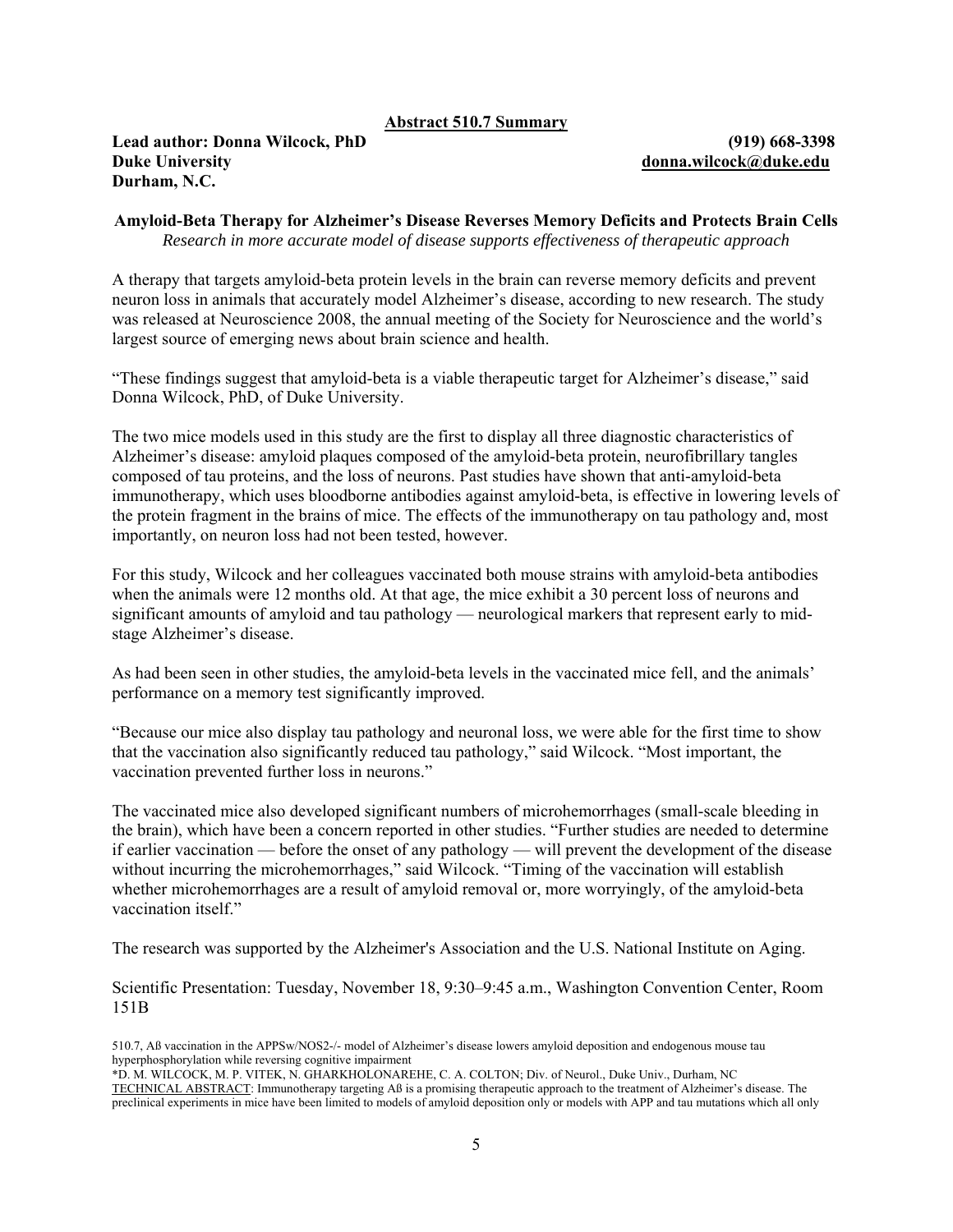partially recapitulate human Alzheimer's disease. In the current study we have examined active immunization in the APPSw/NOS2-/- mouse model. This mouse model more completely models human Alzheimer's disease. An essential component of Alzheimer's in addition to amyloid deposition is native tau hyperphosphorylation and aggregation as well as neuron loss. The APPSw/NOS2-/- mouse achieves native mouse tau hyperphosphorylation (AT8-positive) and aggregation (thioflavine-S positive) and significant neuron loss in addition to amyloid deposition. We performed two-day radial-arm water maze (RAWM) testing on mice aged 54-56 weeks and found significant impairment in the APPSw/NOS2-/ mice compared to NOS2-/- controls as well as APPSw mice alone. We then began Aß vaccination using fibrillar Aß1-42 in Freund's adjuvant. Mice received a total of 4 inoculations over a 3 month period. Behavioral testing including the two-day RAWM testing was performed again during the 2 weeks following the final innoculation. At sacrifice brain tissue was collected and processed for biochemical and histological analysis. Serum was also collected to allow measurement of the antibody response.

All mice produced significant antiibody titers with no differences observed between genotypes. Importantly, NOS2 deletion did not affect antibody titer. Histological analysis revealed a significant reduction in amyloid deposition by immunohistochemistry. In addition, tau pathology as measured by AT8 immunocytochemistry appeared to be reduced in both the number of positive cells and also the staining intensity of the neuronal cell body. AT8 western blot revealed a 45% reduction in the APPSw/NOS2-/- mice immunized with Aß compared to APPSw/NOS2-/ mice receiving a KLH control vaccination. No reductions in AT8-positive tau have previously been observed in mice carrying APP and tau mutations. APPSw/NOS2-/- mice also showed a reversal in cognitive deficits showing significant improvement in the two-day RAWM after 3 months of vaccination. We plan to examine vaccination effect on neuron loss. For the first time we are able to test a potential therapeutic for Alzheimer's disease in a mouse model that has amyloid driven tau pathology and neuron loss. Our findings suggest that amyloid lowering therapeutics such as immunotherapy will also reduce tau pathology.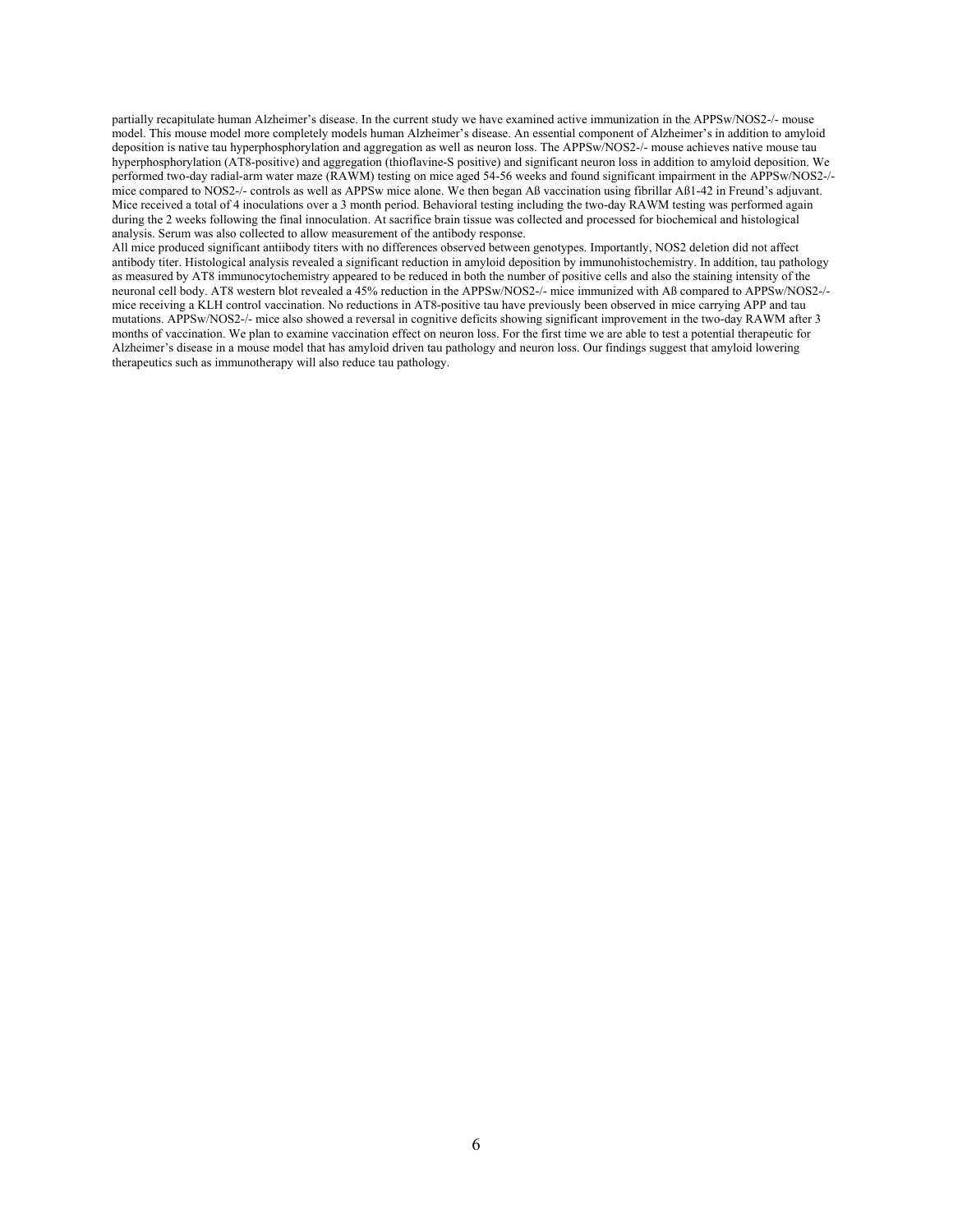**Speaker's Summary**

**Boston, Mass.** 

**Speaker: Dennis Selkoe, MD (617) 525-5200 Harvard University [dselkoe@rics.bwh.harvard.edu](mailto:dselkoe@rics.bwh.harvard.edu)** 

### **Amyloid β-Protein Dimers Isolated Directly From Alzheimer Brains Potently Impair Hippocampal Synaptic Plasticity and Memory** (409.4)

Tuesday, November 17, 1:45–2 p.m., Washington Convention Center, Room 150B

Despite research over more than three decades on Alzheimer's disease (AD) using human brain tissue and cellular and animal models, identifying the pathogenic agent present within the human cortex that induces synapse dysfunction and impairs memory and then showing that it can confer these key features of AD in a healthy animal have not been achieved.

Evidence from numerous labs supports the concept that small, soluble assemblies ("oligomers") of amyloid ß-protein (Aß) are the form of Aß that correlates best with degree of dementia in AD subjects. Moreover, soluble Aß oligomers made synthetically or obtained from the fluid of cultured cells can impair the electrical function of synapses in the hippocampus of rodents and actually decrease synapse number. A few studies suggest that small Aß oligomers decrease memory function in vivo in animals. While these various studies support a pathogenic role for soluble AB oligomers, the application of this approach to learn exactly what types of oligomers are present in AD patients and whether they confer AD-like effects on synapses — and thus memory — has not been reported.

We extracted soluble AB oligomers directly from the cerebral cortex of typical AD subjects. In these extracts, we detected small oligomers ("dimers" and "trimers", i.e., doublets and triplets) in addition to AB "monomers" [the single unit of AB that all cells (and thus people) normally make] in all of the 8-10 AD brains we've examined to date. We did not observe significant amounts of soluble Aß oligomers in the cortex of non-AD demented patients (e.g., Lewy body dementia and frontotemporal dementia) who did not have AD-type neuropathology, nor did we see them in aged normals. Some of the aged non-AD brains did contain insoluble Aß requiring a harsh solvent to extract. In one case, the brain of someone without clinical AD nonetheless had insoluble amyloid plaques, a well-known situation that gives rise to concerns that amyloid may not cause AD since normal persons can have quite a lot of it. This particular case had insoluble Aß species in brain extracts but few or no soluble Aß oligomers. Thus, our analyses in a relatively small number of human brains to date suggest that levels of soluble Aß oligomers correlate with a history of clinical AD symptoms, whereas insoluble AB load correlates less well. The oligomerlacking soluble extracts from our non-AD subjects served as controls throughout this study.

We found that extracts containing soluble oligomers from the cortex of AD brains acutely and potently inhibited an electrical correlate of learning and memory (long-term potentiation; LTP) in hippocampal slices from normal adult mice. We also found that soluble Aß oligomers enhanced long-term synaptic depression (LTD) in hippocampus. The soluble AD extracts actually decreased the number of dendritic spines (parts of synapses) in hippocampus. The latter finding is relevant to AD because loss of synapses is the strongest neuropathological correlate of the degree of dementia in AD subjects. Importantly, we also showed that the soluble AD cortical extracts containing Aß dimers and trimers disrupted the memory of a learned behavior in normal adult rats.

Using a biochemical separation method called size-exclusion chromatography, we found that the various effects described above were attributable to soluble Aβ oligomers, specifically to dimers. We confirmed the identity of the dimeric species we saw as true Aß dimers using mass spectrometry. Importantly, SECisolated soluble Aß monomers were without activity in the various assays mentioned above. Of therapeutic relevance, co-administering (with the soluble dimers) antibodies specific to the Aβ N-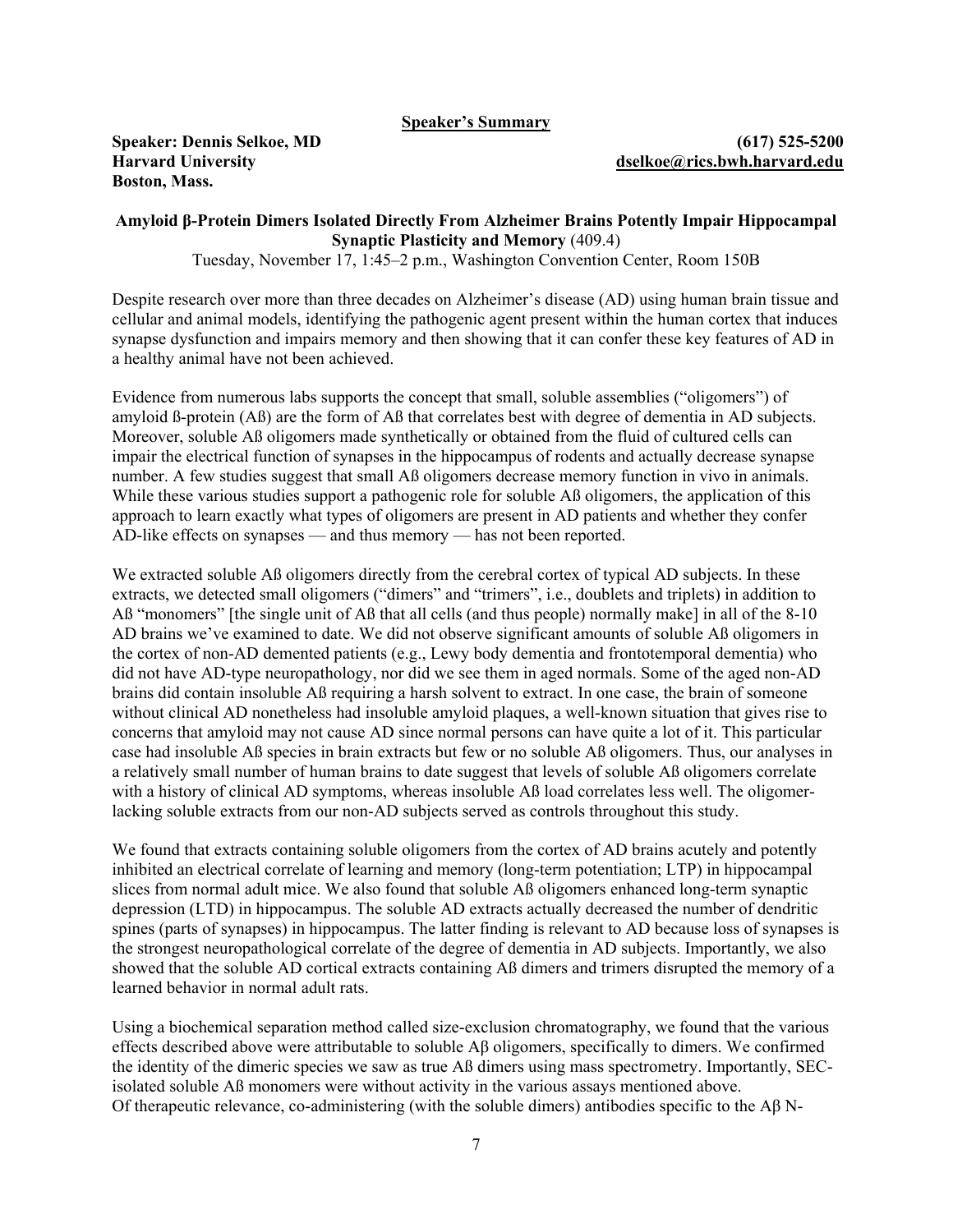terminus prevented the LTP and LTD deficits, whereas antibodies to the mid-region or C-terminus of the peptide were less effective.

Intriguingly, the amyloid plaque cores isolated from the same AD brains did not impair LTP unless they were first dissolved by a harsh solvent to release Aβ dimers, suggesting that plaque cores are largely inactive as such but sequester Aβ dimers that are potentially synaptotoxic.

We conclude that soluble Aβ oligomers extracted directly from AD brains potently impair the structure and function of synapses in the hippocampus, and that dimers are the principal (and smallest) synaptotoxic Aß assemblies. Another outcome of this study is that Aß extracted from human brain can now serve as the most pathophysiologically relevant material for further analysis of the biochemical pathways in neurons that are altered by Aß, and also for preclinical validation of Aß antibodies or small molecules intended to neutralize Aß assemblies. Our findings fulfill one of the essential requirements for establishing disease causation in Alzheimer's disease.